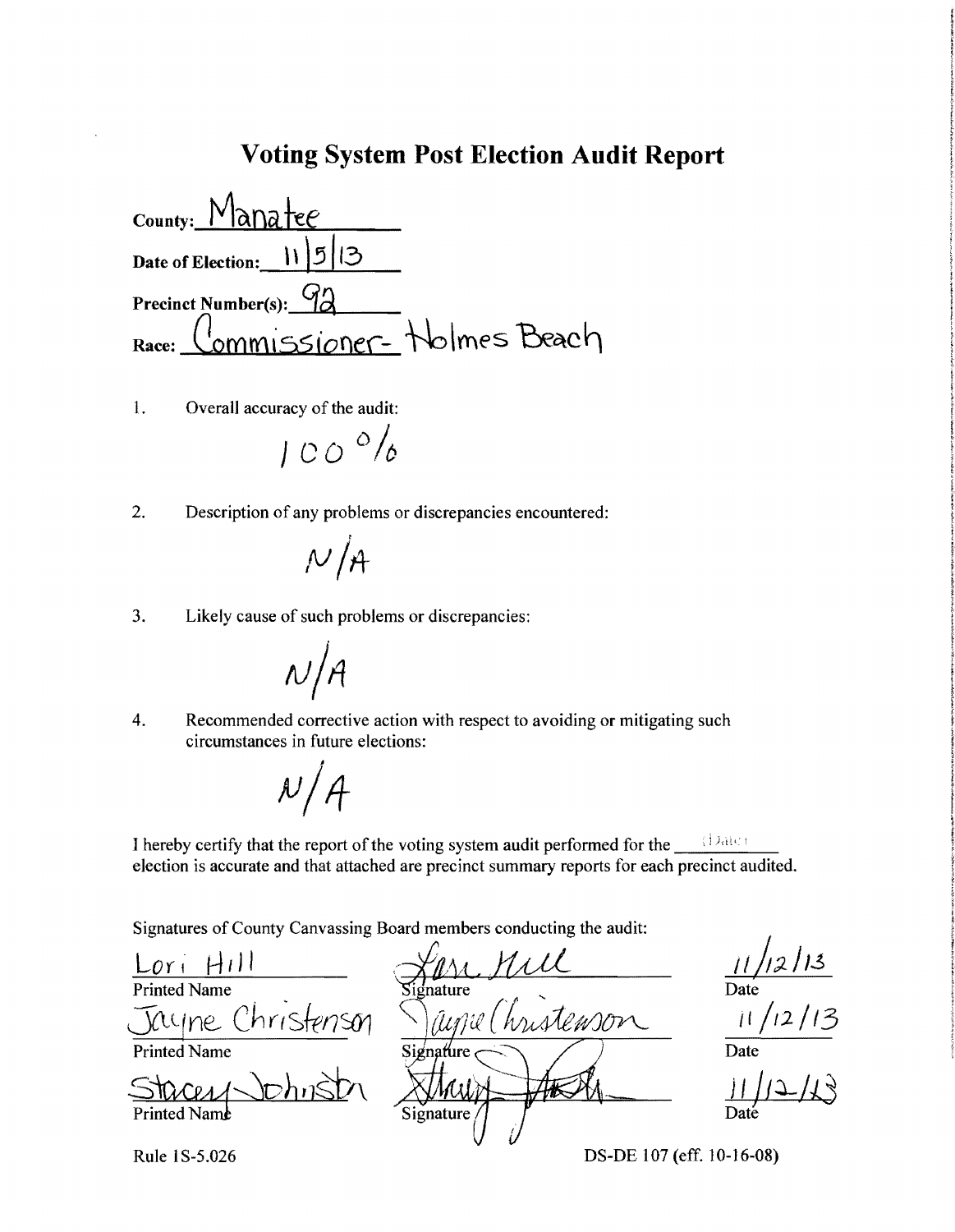# **Precinct Summary**

Race Audited: Commissioner - Holmes Beach Precinct Number:  $\frac{92}{2}$ 

| <b>Voting System</b><br>Total | <b>Manual Public</b><br>Tally Total | Difference $(+ or -)$     |
|-------------------------------|-------------------------------------|---------------------------|
| うらっ                           | 763                                 | イン                        |
|                               |                                     | سيا                       |
|                               |                                     |                           |
| でろう                           |                                     |                           |
| 417                           | 니                                   |                           |
|                               |                                     |                           |
|                               |                                     |                           |
|                               |                                     |                           |
|                               |                                     |                           |
|                               |                                     |                           |
|                               |                                     |                           |
|                               | $C +$<br>じり                         | 645<br>$\sqrt{35}$<br>たらい |

| Number of ballots overvoted:    |  |
|---------------------------------|--|
| Number of ballots undervoted:   |  |
| Number of questionable ballots: |  |

(Attach a separate Precinct Summary for each precinct audited.)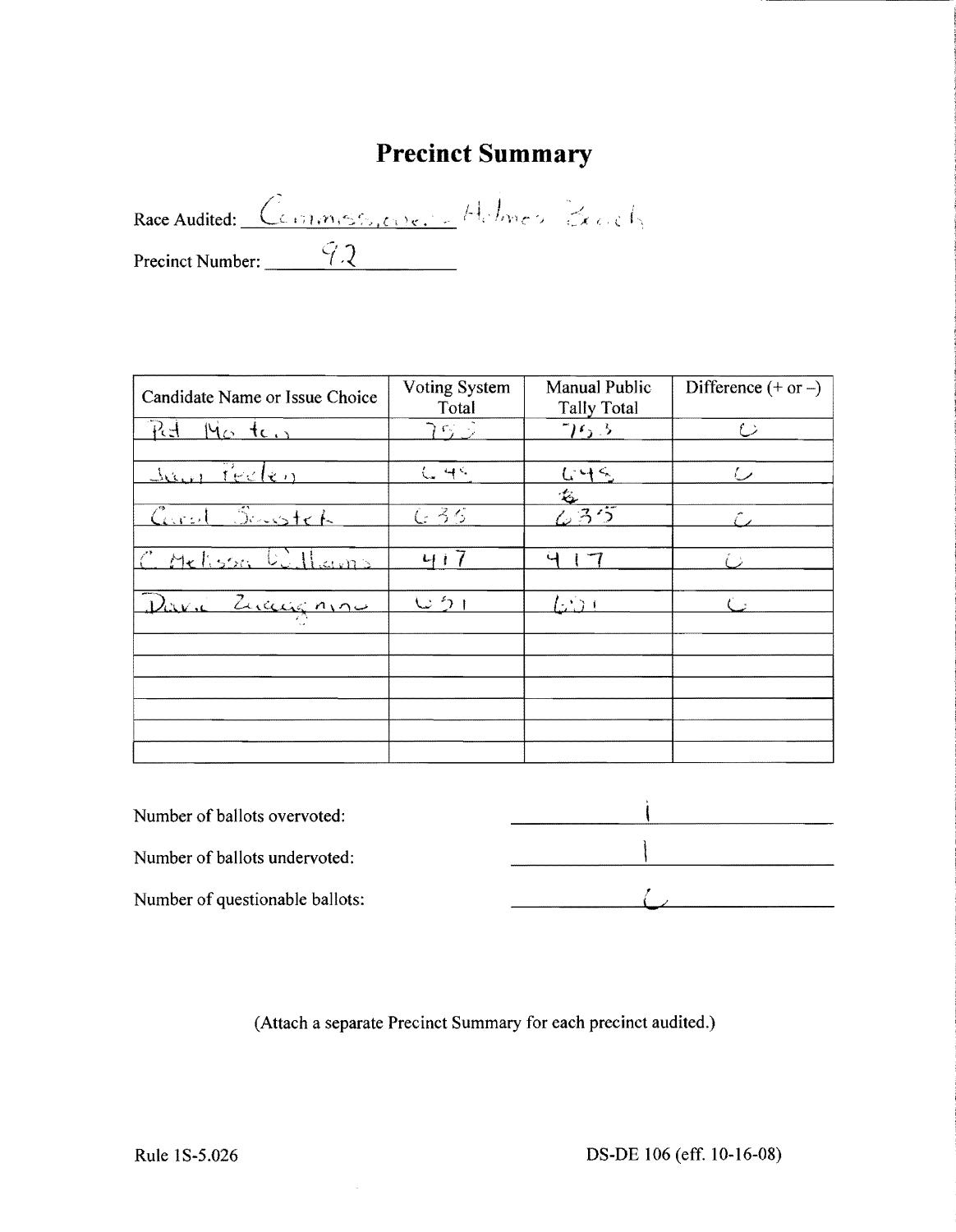| County: Manatee                        | Augh Team wo<br><b>Marksense Ba</b> |
|----------------------------------------|-------------------------------------|
| Date of Election: $\sqrt{\frac{5}{5}}$ | Summary                             |
| Precinct Number: $92$                  |                                     |
| Race: Commissioner - Halmes Brach      |                                     |

#### **Audit Team Worksheet**  Marksense Ballots

|                            |                          |                          | <b>Manual Audit Tally</b> |                      |                   |
|----------------------------|--------------------------|--------------------------|---------------------------|----------------------|-------------------|
| <b>Candidate or Issue</b>  | <b>Early Voting (EV)</b> | <b>Election Day (ED)</b> | Absentee (AB)             | Provisional (PV)     | <b>Totals</b>     |
| <u> Morton</u>             |                          | $-3.39$                  | 314                       | $\ddot{\mathcal{C}}$ | 53                |
| Peelen<br>Tran             |                          | 45                       | 147                       | $\circ$              | 648               |
| <u>Sustek</u><br>'arc      |                          | ロベ                       | 7                         | r s                  | $\dot{\omega}$ 35 |
| <u>Melissa Williams</u>    |                          | 344                      | استمر                     | $\tau$               |                   |
| David Zaccomint            |                          | 460                      | ъ.                        |                      | $\omega$ $S$      |
|                            |                          |                          |                           |                      |                   |
|                            |                          |                          |                           |                      |                   |
| <b>Write-in Candidates</b> |                          |                          |                           |                      |                   |
| <b>Overvotes</b>           |                          |                          |                           |                      |                   |
| <b>Undervotes</b>          |                          |                          |                           |                      |                   |
| <b>Questionable</b>        |                          |                          |                           |                      |                   |

#### Audit Team Members:

Printed Name Date

Printed Name Date

**SPI Professor** 

Rule 1 S-5.026 DS-DE 105B (eff. 10-16-08)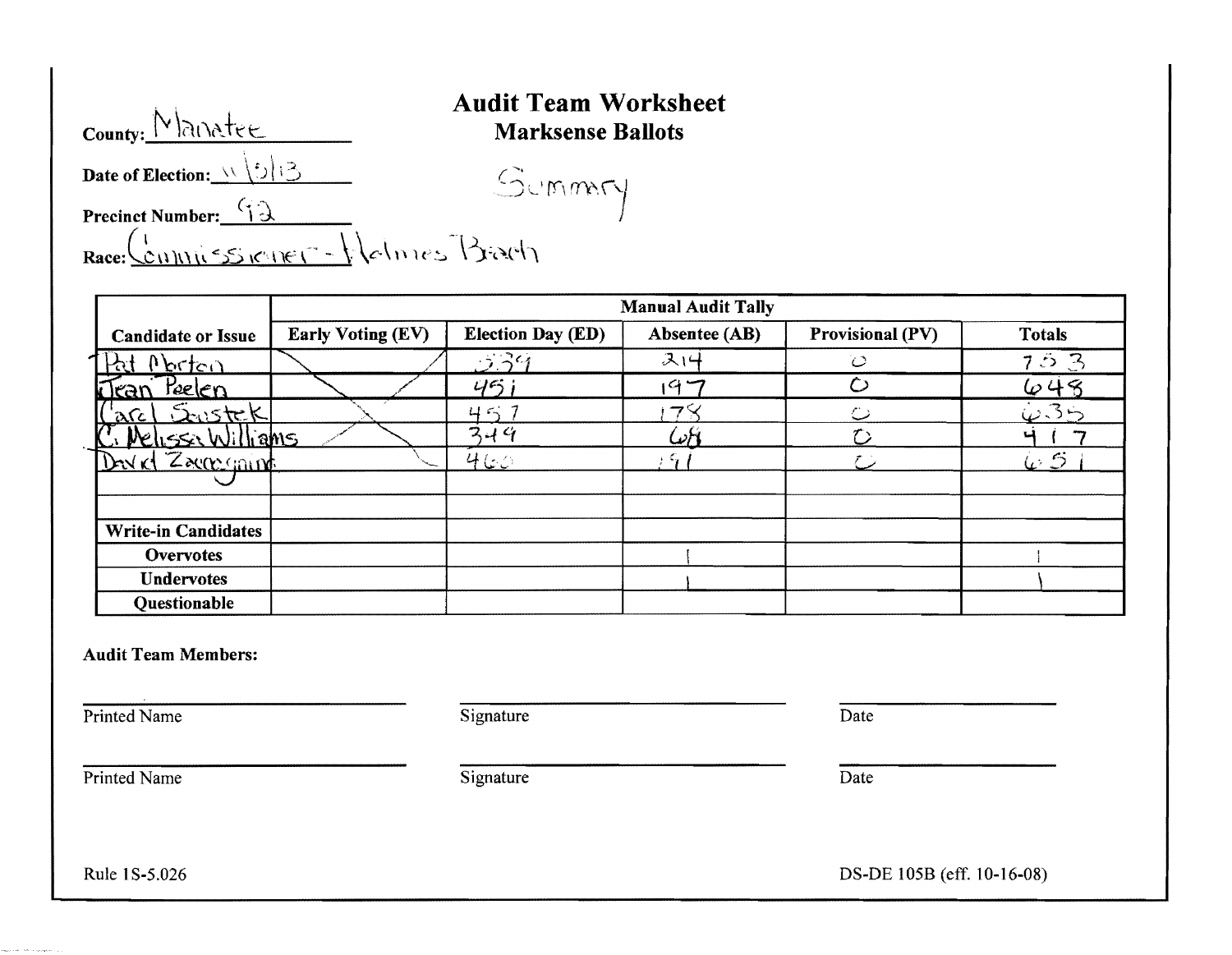| County: $M$ anatee              | $\sim$ |
|---------------------------------|--------|
| Date of Election: $\sqrt{5}/3$  |        |
| Precinct Number: $92$           |        |
| Race: Cemmissioner-Helmes Beach |        |
|                                 |        |

### Audit Team Worksheet Marksense Ballots

|                                           | <b>Manual Audit Tally</b> |                          |               |                         |               |  |
|-------------------------------------------|---------------------------|--------------------------|---------------|-------------------------|---------------|--|
| <b>Candidate or Issue</b>                 | <b>Early Voting (EV)</b>  | <b>Election Day (ED)</b> | Absentee (AB) | <b>Provisional (PV)</b> | <b>Totals</b> |  |
| Pat Merten                                |                           | 53                       |               |                         |               |  |
| $\sqrt{\tan \theta}$<br>Relen             |                           | 4                        |               |                         |               |  |
| xistek<br>Lnc                             |                           |                          |               |                         |               |  |
| $\mathcal{M}$ - $\mathcal{Z}$<br>Williams |                           | 34                       |               |                         |               |  |
| Device Zarrasnich                         |                           | $\cancel{r}$             |               |                         |               |  |
|                                           |                           |                          |               |                         |               |  |
|                                           |                           |                          |               |                         |               |  |
| <b>Write-in Candidates</b>                |                           |                          |               |                         |               |  |
| <b>Overvotes</b>                          |                           |                          |               |                         |               |  |
| <b>Undervotes</b>                         |                           |                          |               |                         |               |  |
| Questionable                              |                           |                          |               |                         |               |  |

Printed Name Date Signature Signature Date

Audit Team Members:<br>http://c//c/lic A Rpp - Mphille a Repp - 11-12-13

Signature Date  $h$ istine  $f$ almer (hustro falmy  $11 \cdot 19 \cdot 15$ 

Rule 1 S-5.026 DS-DE 105B (eff. 10-16-08)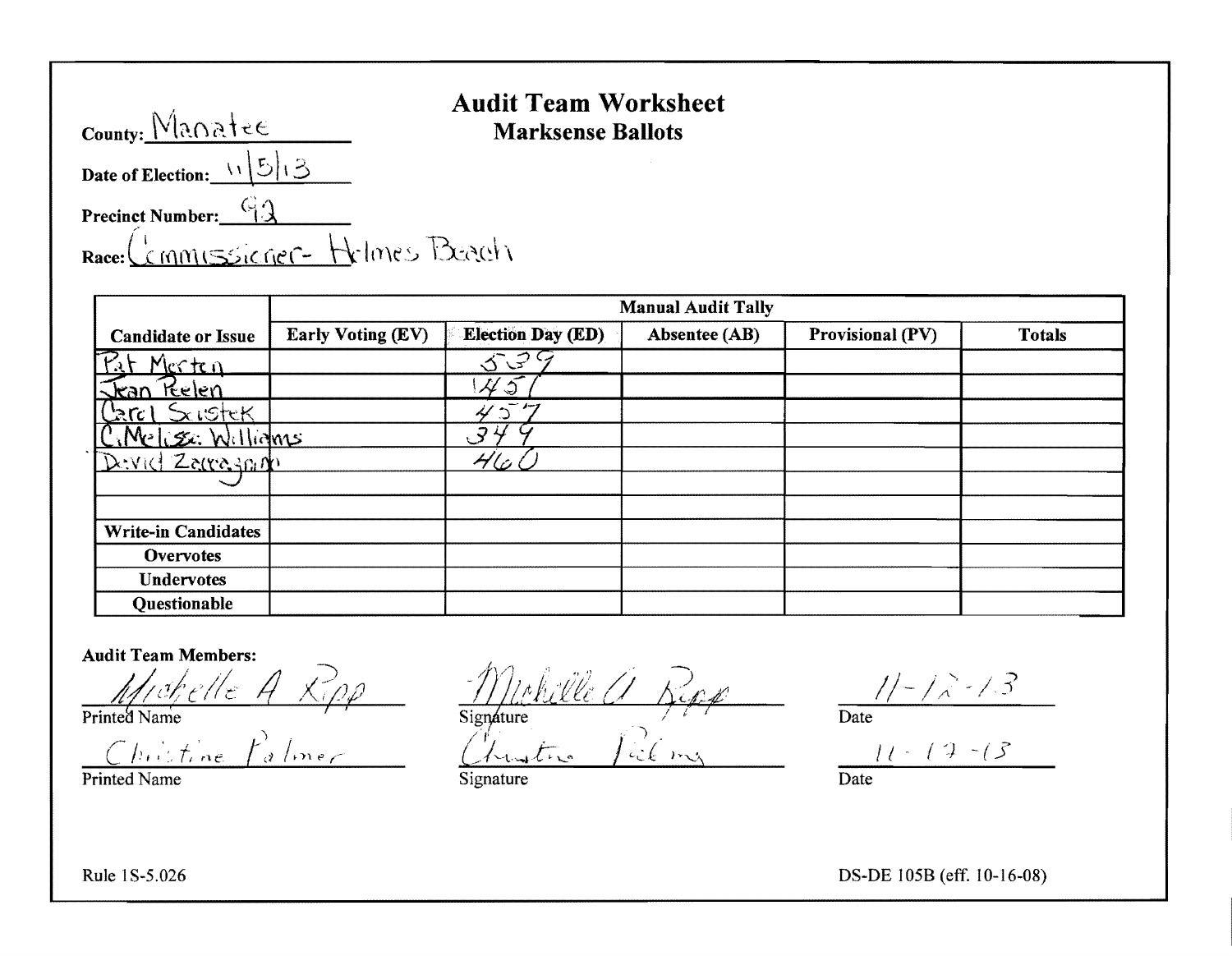| County: Manatee                            | АШШ |
|--------------------------------------------|-----|
| Date of Election: $\sqrt{5/3}$             |     |
| Precinct Number: $\frac{(\cdot)}{(\cdot)}$ |     |
| Race: Commissioner Holmers Barth           |     |

### **Audit Team Worksheet**   $Mark sense$  **Ballots**

|                                                                                                                                                                                                                                                                                                                        | <b>Manual Audit Tally</b> |                          |               |                         |               |  |
|------------------------------------------------------------------------------------------------------------------------------------------------------------------------------------------------------------------------------------------------------------------------------------------------------------------------|---------------------------|--------------------------|---------------|-------------------------|---------------|--|
| <b>Candidate or Issue</b>                                                                                                                                                                                                                                                                                              | <b>Early Voting (EV)</b>  | <b>Election Day (ED)</b> | Absentee (AB) | <b>Provisional (PV)</b> | <b>Totals</b> |  |
| Morton<br>k                                                                                                                                                                                                                                                                                                            |                           |                          |               |                         |               |  |
| iJean Peelen                                                                                                                                                                                                                                                                                                           |                           |                          | 97            |                         |               |  |
| $\frac{1}{2}$ are $\frac{1}{2}$ $\frac{1}{2}$ $\frac{1}{2}$ $\frac{1}{2}$ $\frac{1}{2}$ $\frac{1}{2}$ $\frac{1}{2}$ $\frac{1}{2}$ $\frac{1}{2}$ $\frac{1}{2}$ $\frac{1}{2}$ $\frac{1}{2}$ $\frac{1}{2}$ $\frac{1}{2}$ $\frac{1}{2}$ $\frac{1}{2}$ $\frac{1}{2}$ $\frac{1}{2}$ $\frac{1}{2}$ $\frac{1}{2}$ $\frac{1}{2$ |                           |                          | $\tau$        |                         |               |  |
| <u>: Melissa Williagus</u>                                                                                                                                                                                                                                                                                             |                           |                          | 68            |                         |               |  |
| David Zaccasining                                                                                                                                                                                                                                                                                                      |                           |                          | Q             |                         |               |  |
|                                                                                                                                                                                                                                                                                                                        |                           |                          |               |                         |               |  |
|                                                                                                                                                                                                                                                                                                                        |                           |                          |               |                         |               |  |
| <b>Write-in Candidates</b>                                                                                                                                                                                                                                                                                             |                           |                          |               |                         |               |  |
| <b>Overvotes</b>                                                                                                                                                                                                                                                                                                       |                           |                          |               |                         |               |  |
| <b>Undervotes</b>                                                                                                                                                                                                                                                                                                      |                           |                          |               |                         |               |  |
| <b>Questionable</b>                                                                                                                                                                                                                                                                                                    |                           |                          |               |                         |               |  |

#### **Audit Team Members:**

Printed Name Date Date Contains a Signature Date Date Date

 $\frac{12\pi\epsilon_0}{2\epsilon_0}$   $\frac{1}{\epsilon_0}$   $\frac{1}{\epsilon_1}$   $\frac{1}{\epsilon_2}$   $\frac{1}{\epsilon_1}$   $\frac{1}{\epsilon_2}$   $\frac{1}{\epsilon_1}$   $\frac{1}{\epsilon_2}$   $\frac{1}{\epsilon_1}$   $\frac{1}{\epsilon_2}$   $\frac{1}{\epsilon_1}$   $\frac{1}{\epsilon_2}$   $\frac{1}{\epsilon_1}$   $\frac{1}{\epsilon_2}$   $\frac{1}{\epsilon_1}$   $\frac{1}{\epsilon_2}$   $\frac{1$  $\mathcal{L}(\mathcal{A},\mathcal{A},\mathcal{C})$ 

Printed Name (2002) Date Signature (2003) Signature (2004) Date Jeura Panice Jénico de Pania 11/12/13 Signature *12fl*(/'&-

Rule 1S-5.026 DS-DE 105B (eff. 10-16-08)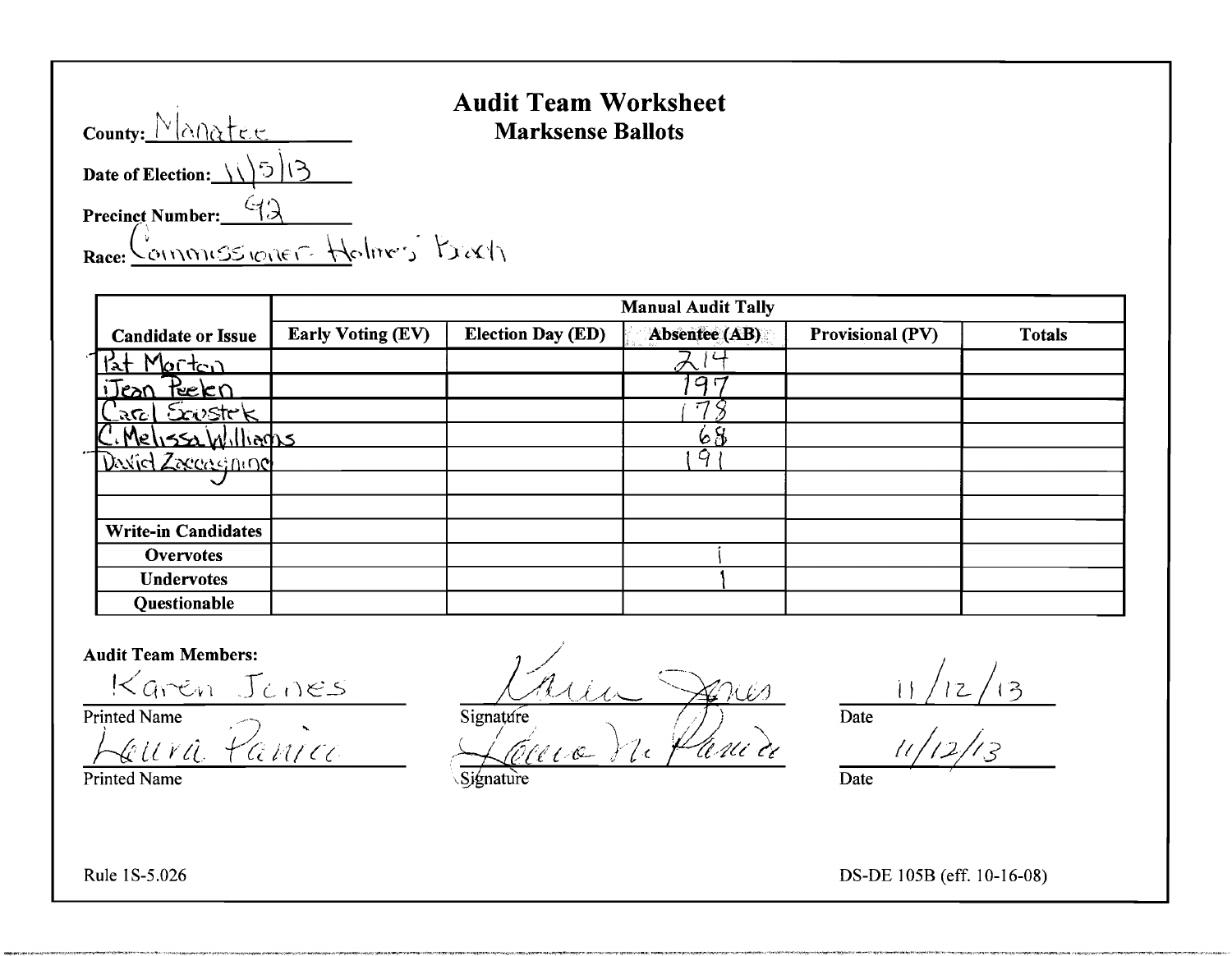| County: Manatee                                    | AUUR I |
|----------------------------------------------------|--------|
| Date of Election: $\sqrt{5/3}$                     |        |
| Precinct Number: $\frac{q_{\lambda}}{q_{\lambda}}$ |        |
| Race: Commussioner-tholmes Pract                   |        |

## **Audit Team Worksheet**   $DRE$  **Ballots**

**Candidate or Issue Manual Audit Tally Early Voting (EV)** Election Day (ED) Provisional (PV) Totals  $r^4$   $r^4$   $r^4$   $r^6$  $\mathcal{L}^{\mathcal{L}}$  $\overline{\mathbb{C}}$ **,lean** ?~e\e(\ *NI0.* 0 €j C)  $\mathsf{Card} \ \mathsf{S}$ custek | NA  $\longrightarrow$  C  $\longrightarrow$  0  $\longrightarrow$   $\longrightarrow$   $\circ$  $P(A \cap B)$   $\leq$   $Q(A)$   $\leq$   $Q(A)$   $\leq$   $Q(A)$   $\leq$   $Q(A)$   $\leq$   $Q(A)$ '1)'.\/(\ 'Z:,u{';:)(.J j '\; nr /\.J >: ('- . c; () ,.J **Write-in Candidates Undervotes** 

 $\begin{array}{ccc} \mathbf{Audit Team Members:} \ \begin{array}{ccc} \text{(1)} & \text{(1)} & \text{(2)} \ \text{(1)} & \text{(2)} & \text{(3)} & \text{(4)} \ \end{array} \end{array}$  $I_{\text{Mov}} \propto \frac{1}{N} \frac{N_{\text{ECSCN}}} {N_{\text{MUSCN}}}$   $\frac{1}{N_{\text{MUSCN}}}$   $\frac{1}{N_{\text{MUSCN}}}$   $\frac{12}{N_{\text{MUSCN}}}$ Printed Name<sup>{</sup> Date Date Date Date Date Date Date  $K$ e. II. Kelley Signature 1) Date Date Date  $A \cdot K$ elley  $\frac{1}{2}$ Kein A. Kelley Kevin A. Kelley No

Rule IS-S.026 DS-DE lOSA (efr. 10-16-08

., \_'.••••• ,\_,~,\_~~~\_,•••.\_••\_.\_...", " •.•• , .............., .....,., *...*"".....,.\_''''~'''<" *...*"'''''.''\_A'''\_ ..,.w.."-......,.,....."'~""''''' ,""",~+~",,,,,,,," \_\_\_\_ ""\_""',,,,,,,,,,,,,,..,,,.... ,,,,...\_\_-,,,\_..~'r.....,,,,,,,,,,\_\_\_, ...... \_.,,,,,,,,,,,,,